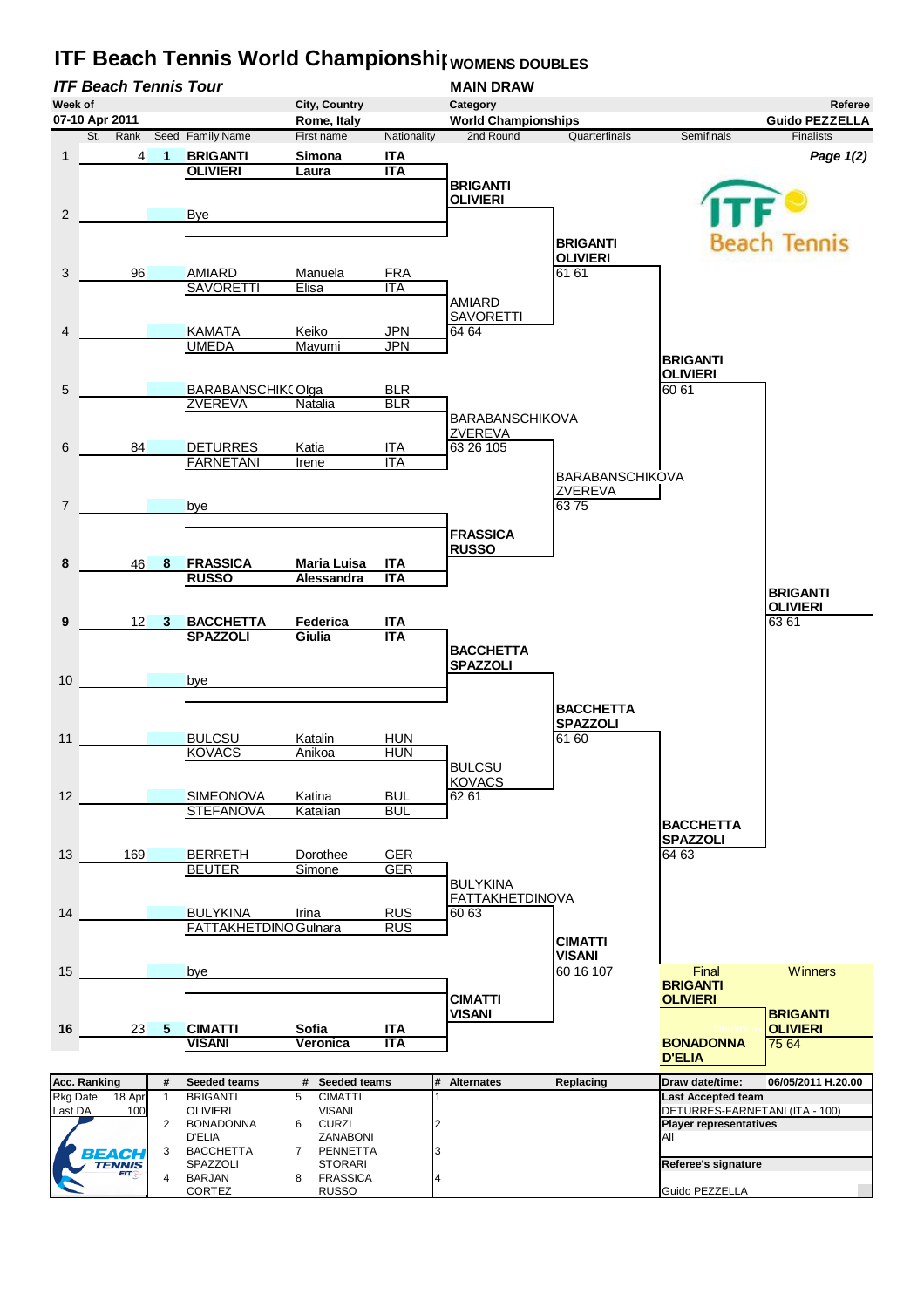

## **ITF Beach Tennis World Championship** WOMENS DOUBLES